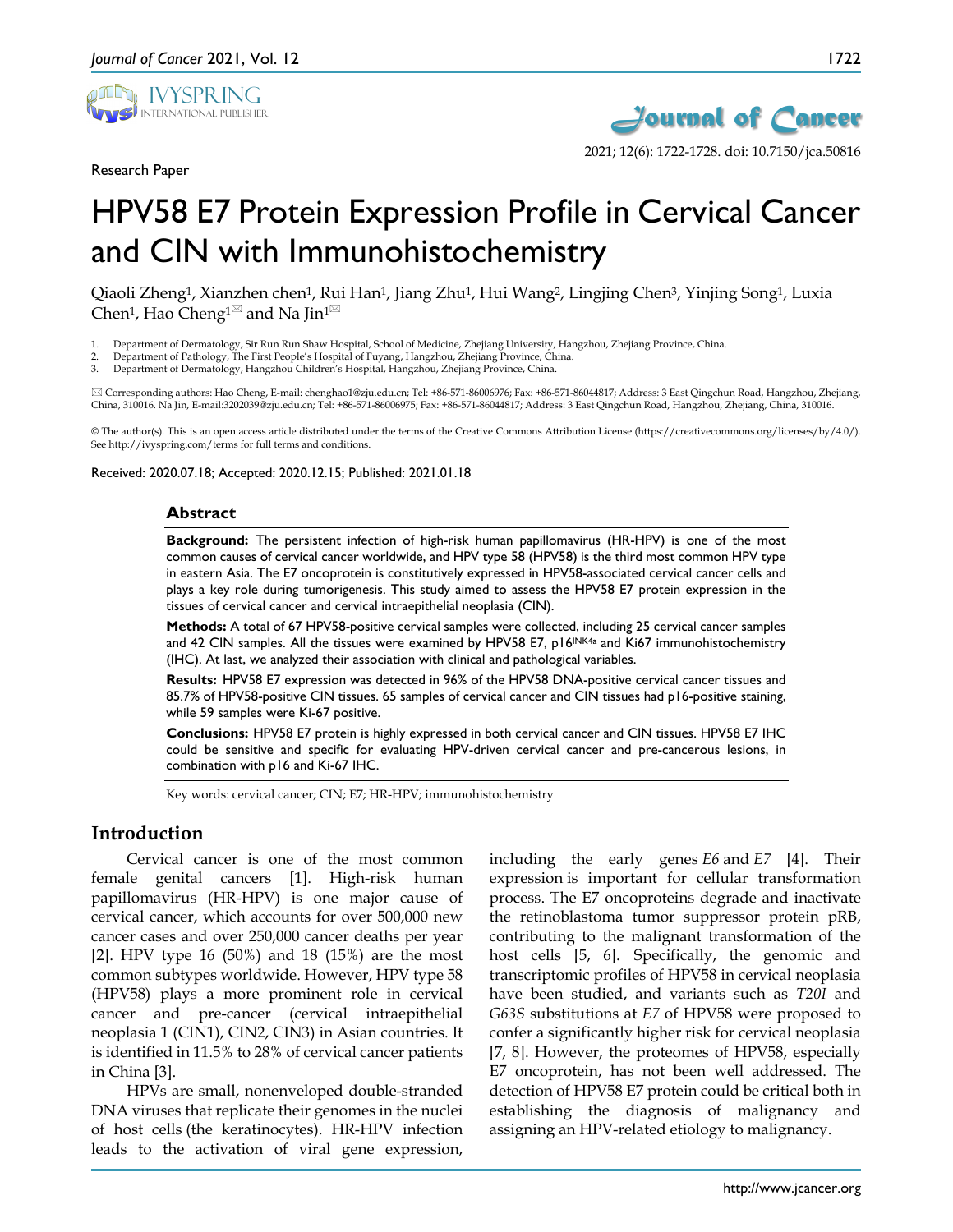To date, a commercial antibody to HPV58 E7 for immunohistochemistry detection is still unavailable. We have produced and verified the specific polyclonal antibody against the HPV58 E7 protein [9]. In this study, we aimed to detect the HPV58 E7 protein expression using this antibody in the tissues of HPV58-positive cervical cancer and CIN with IHC. Meanwhile, we detected the Ki-67 and p16 expression, analyzed the correlations between HPV58 E7, p16, or Ki-67 expression levels and clinical and pathological variables. The E7 oncoproteins expression would be a potential marker for HPV58-related cervical cancer and CIN diagnosis and disease progression.

# **Methods**

## **Study population**

This study was performed according to the Declaration of Helsinki. The study protocol was approved by the Ethics Committee of Sir Run Run Shaw Hospital of Zhejiang University School of Medicine, China.

The following inclusion criteria were required to be included in the study: (1) histologically confirmed diagnosis of cervical cancer or CIN; (2) positive result of the HPV58 DNA test. Exclusion criteria included previous treatment for the cervical disease (including loop electrosurgical excision procedure (LEEP), cold-knife conization, cryotherapy, LASER therapy, or hysterectomy, prior chemotherapy or radiation treatment for cervical neoplasia, pregnancy, HIV infection, previous or co-existence of other malignant diseases. 25 cervical cancer patients and 42 CIN patients who were HPV58-positive detected by polymerase chain reaction (PCR) were included between January 2009 and August 2016 from Sir Run Run Shaw Hospital of Zhejiang University School of Medicine. Written informed consent was obtained from all the participants. Formalin-fixed and paraffin-embedded (FFPE) specimens from cervical cancer patients and CIN patients diagnosed according to the WHO classification of tumors of female reproductive organs by the Division of Pathology and were collected by the Departments of Obstetrics and Gynecology, Sir Run Run Shaw Hospital. Authors could access information that could identify individual participants during and after data collection.

#### **Patient evaluation and disease monitoring**

All patients' routine history had been taken, a physical examination, HPV test and cervical biopsy for morphological analysis. Morphologic diagnoses were based on consensus review by 2 subspecialty gynecologic pathologists. When morphology was equivocal, the diagnoses were adjudicated by a third gynecologic pathologist. LEEP or hysterectomy was performed and the removed tissues were transferred for histopathological examination. Besides, we collected the data on the degree of cell differentiation, tumor size and lymph node metastasis. Cervical carcinoma or CIN recurrences would be detectable by cervical biopsy during follow-up visits.

## **HPV genotyping assay**

Total DNA was extracted from 200 µl exfoliated cervical cell suspension with the HPV DNA extraction kit (TELLGEN, Shanghai, China) according to the manufacturer's instructions. Using the HPV DNA genotyping kit (TELLGEN, Shanghai, China), the Luminex® xMAP™ technology can quickly and quantitatively detect 27 types of HPV (high risk subtypes 16, 18, 31, 33, 35, 39, 45, 51, 52, 56 , 58, 59, 66, 68, 26, 53, 82, and low risk subtypes 6, 11, 40, 42, 43, 44, 55, 61, 81, 83). Briefly, 5 µl extracted DNA solution was used for PCR in a reaction (20  $\mu$ l) containing 10  $\mu$ l PCR mixture, 5 µl primer mixture, and 0.8 µl rTaq polymerase. The PCR amplification was performed and 3 µl products were added to microsphere hybrid for hybridization procedure on an ABI9700 (ThermoFisher, Waltham, U.S.A.). Each reaction pore was added 75 µl SA-PE. The mixture was detected on Luminex200 multifunctional flow detector (R&D system, Minneapolis, U.S.A.).

## **Immunohistochemistry analysis**

FFPE HPV58-positive (detected by PCR) cervical cancer or CIN sections  $(8-\mu m)$  were used for immunohistochemical staining of the HPV58-E7 protein [9], anti-p16 mouse monoclonal antibody (mAb) (1:500, GT201302, Gene, Shanghai, China) and anti-Ki-67 mouse mAb (1:500, MAB-0672, MXB, Fuzhou, China). Endogenous peroxidases in the de-paraffinized sections were quenched with 0.3% hydrogen peroxide in 60% methanol for 20 min. Nonspecific adsorption was minimized by incubating the sections in 2% normal goat serum (Beyotime, Shanghai, China) in PBS for 20 min. The sections were then incubated with anti-HPV58-E7 rabbit polyclonal antibody (1:500) at room temperature for 2 hours. Then, the sections were washed with PBS and incubated with an HRP-conjugated goat anti-rabbit IgG secondary or goat anti-mouse antibody (1:1000, Beyotime, Shanghai, China). The immunoreactions were visualized by incubating the sections for 3 minutes in a 0.1% 3, 30-diaminobenzidine (DAB) solution and counterstained with hematoxylin for 8 mins. The stained cells were observed under a microscope (Olympus, Tokyo, Japan).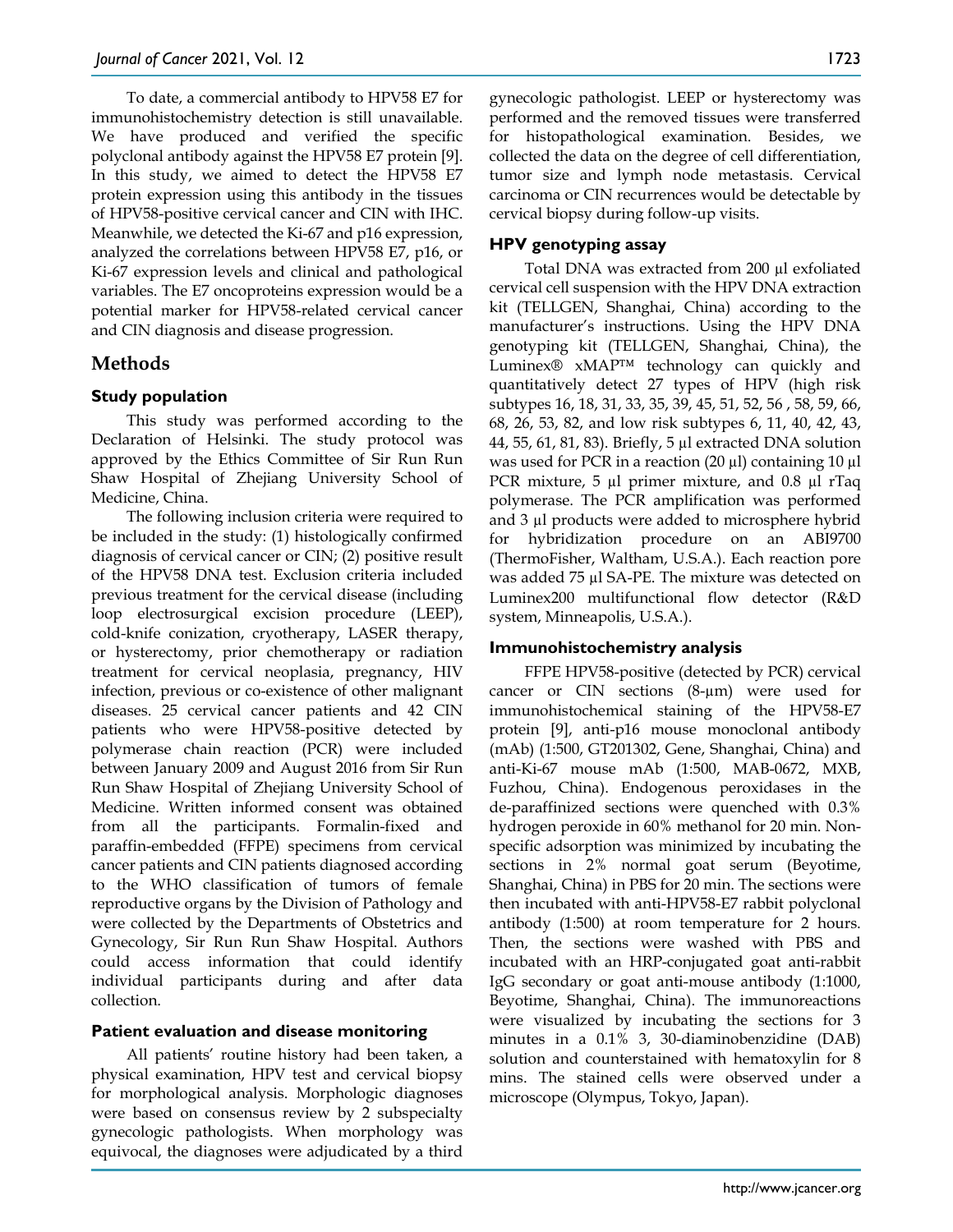#### **Immunohistochemical data analysis**

The staining intensities of HPV58 E7, Ki-67 and p16 were graded on a scale from 0 to 3+ (1+: weak, 2+: moderate, and 3+: strong) [10]. In brief, the positive reaction for three antibodies was scored into four grades, according to the intensity of the staining: 0, 1, 2 and 3. The percentages of positive cells were also scored into five categories:  $0$  (0%),  $1$  (1-25%), 2 (26-50%), 3 (51-75%) and 4 (76-100%). The product of the intensity by percentage scores was used as the final score, which was categorized into four groups: 0  $($   $($   $($   $($   $)$ , 1+  $($ 1 $-3)$ , 2+  $($ 3 $-5)$ , 3+  $($   $>$  $5)$ . The immunostained specimens were independently evaluated by two blinded investigators. There was close agreement (>90%) between the two investigators; in the case of any disagreement, final grading was determined by consensus.

#### **Statistical analysis**

Categorical data analysis was conducted using the  $\chi^2$  test. Either the Student's t-test or Wilcoxon test was performed to determine the differences between groups. Spearman's correlation was used for the correlation analysis. Results were considered statistically significant at *p* < 0.05. All statistical analyses were done with SPSS22.0.

#### **Results**

#### **Patient characteristics**

Patient demographic and disease characteristics are summarized in Table 1. In total, 67 patients (25 cancer patients and 42 CIN patients) were included in the study. The median age at the time of diagnosis was 43 years old (range 27-65). Among 25 cervical cancer patients, 21 patients (84%) were in cervical cancer stage 1, 1 (4%) in stage 2, 2 (8%) in stage 3 and 1 (4%) in stage 4. Of 42 CIN patients, 4 (9.5%) were diagnosed as CIN1, 14 (33.3 %) were diagnosed as CIN2, and 24 (57.1%) were diagnosed as CIN3. The median follow-up time was 41 months (range 2-240). It showed two cases of relapse, and two cases of death.

#### **Immunohistochemical results**

The results of immunohistochemical tests for HPV58 E7, p16 and Ki-67 are presented in Table 2. The expression of the HPV58 E7 protein was confirmed in 96% of the HPV58 positive cervical cancer tissues examined, and in 85.7% of HPV58 positive CIN tissues. The intensity of E7 staining was weak in 36% of cancer cases, moderate in 28% of cancer cases and strong in 32% of cancer cases. The intensity of E7 staining was weak in 42.9% of CIN cases, moderate in 23.8% of CIN cases and strong in 19.0% of CIN cases.

P16 expression was found in 96% of the cancer group, and 97.6% of the CIN group. The intensity of p16 staining was weak in 4% of cancer cases, moderate in 4% of cancer cases and strong in 88% of cancer cases. The intensity of p16 staining was weak in 26.2% of CIN cases, moderate in 38.1% of CIN cases and strong in 33.3% of CIN cases. The expression of the Ki-67 protein was demonstrated in 96% cancer cases, and 83.3% CIN cases. The intensity of Ki-67 staining was weak in 0% of cancer cases, moderate in 28% of cancer cases and strong in 68% of cancer cases. The intensity of Ki-67 staining was weak in 7.1% of CIN cases, moderate in 54.3% of CIN cases and strong in 11.9% of CIN cases. As shown in Table 2, the expression level of HPV58 E7, p16, and Ki-67 in cervical cancer tissues were higher than in CIN tissues. Representative photographs of positive color reactions are shown in Figure 1 and Figure 2.

**Table 1.** Summary of patient demographic and disease characteristics in 67 patients

| Characteristics                            | No. of pts     |  |  |  |  |  |  |  |  |
|--------------------------------------------|----------------|--|--|--|--|--|--|--|--|
| Gender (female)                            | 67             |  |  |  |  |  |  |  |  |
| Age                                        | 43 (27-72)     |  |  |  |  |  |  |  |  |
| Follow-up duration (months, median, range) | 41 (2-240)     |  |  |  |  |  |  |  |  |
| Staging of tumor*                          |                |  |  |  |  |  |  |  |  |
| Pre-cancer                                 |                |  |  |  |  |  |  |  |  |
| Stage I                                    | 42             |  |  |  |  |  |  |  |  |
| Stage 2                                    | 21             |  |  |  |  |  |  |  |  |
| Stage 3                                    | 1              |  |  |  |  |  |  |  |  |
| Stage 4                                    | $\overline{2}$ |  |  |  |  |  |  |  |  |
| Differentiation                            | $\mathbf{1}$   |  |  |  |  |  |  |  |  |
| Low                                        | 16             |  |  |  |  |  |  |  |  |
| Intermediate                               | 8              |  |  |  |  |  |  |  |  |
| High                                       | 1              |  |  |  |  |  |  |  |  |
| Unknown                                    | 42             |  |  |  |  |  |  |  |  |
| Lymph node metastasis                      |                |  |  |  |  |  |  |  |  |
| Yes                                        | 3              |  |  |  |  |  |  |  |  |
| N <sub>o</sub>                             | 64             |  |  |  |  |  |  |  |  |
| Diameter of tumor                          |                |  |  |  |  |  |  |  |  |
| $<1$ cm                                    | 57             |  |  |  |  |  |  |  |  |
| $1-3$ cm                                   | 5              |  |  |  |  |  |  |  |  |
| >3cm                                       | 5              |  |  |  |  |  |  |  |  |
| Relapse                                    |                |  |  |  |  |  |  |  |  |
| Yes                                        | $\overline{2}$ |  |  |  |  |  |  |  |  |
| No                                         | 65             |  |  |  |  |  |  |  |  |

\*International Federation of Gynecology and Obstetrics (FIGO) staging of carcinoma of the cervix uteri (2018).

### **Correlations between HPV58 E7, p16, or Ki-67 expression levels and clinical and pathological variables**

Base on Table 2, we subdivided the staining results into 2 groups for further analyses: group 1 (weak and moderate staining), group 2 (strong staining). When we analyzed the age distribution of cervical cancer patients (Table 3), we found that HPV58 E7 expression level increased and Ki-67 expression decreased in older women (Table 4,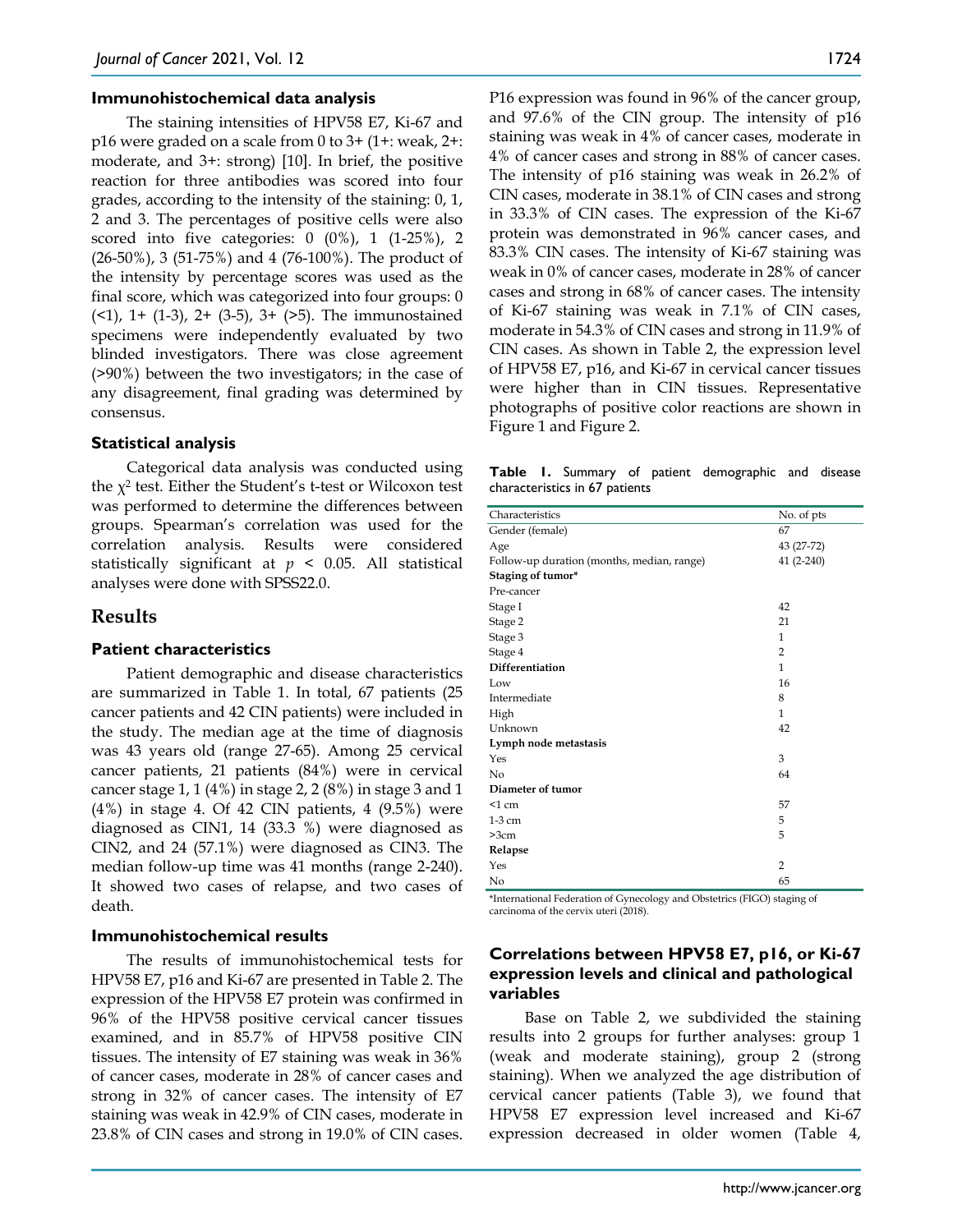*p*<0.05). Correlations of HPV58 E7, p16 and Ki-67 expression levels with clinical and histological variables in cervical cancer patients were demonstrated in Table 4. There were no significant differences in clinicopathological factors, including the degree of differentiation, the diameter of tumor lesions, staging of the tumor, lymph node metastasis, relapse, age of menarche, age of marriage, times of fetation and times of abortion between patients with low-moderate and strong expression level of HPV58 E7, p16, and Ki-67. However, p16 expression was associated with HPV58 E7 and Ki-67 expression (Table 4, *p*<0.05). As revealed by Spearman's correlation, there's a positive correlation between p16 expression and HPV58 E7 (r=0.391, *p*=0.027) or Ki-67 expression (r=0.370, *p*=0.034). In CIN patients, there were no significant differences in clinicopathological factors between group 1 and group 2.



**Figure 1.** Immunohistochemistry staining for HPV58 E7 (a:×40, b:×400), p16 (c:×40, d:×400) and Ki67 (e:×40, f:×400) in cervical cancer biopsies.

# **Discussion**

In this study, we demonstrated the HPV58 E7 oncoprotein expression pattern in cervical cancer and CIN with immunohistochemistry. We determined the association of HPV58 E7 with other clinical and molecular parameters in cervical cancer samples.

Previous studies demonstrated that HR-HPV infection is associated with a broad spectrum of carcinogenesis in a variety of anatomic locations including the uterine cervix, vulva, anus, penis, and

head and neck [11, 12]. The HPV 16, 18 types are mostly associated with cervical carcinoma worldwide [13]. HPV-58 is a common subtype of HR-HPV, which accounts for a notable proportion of the cervical cancers in Asian countries. It has been identified in 11.5 to 28% of cervical carcinoma patients in China, 8% in Japan and 16% in Korea [14]. HPV16, 58, and 52 were the three most dominant HPV genotypes in cervical intraepithelial lesions in Shanghai [15]. In another study, they demonstrated HPV58 is the third most common HPV type in Eastern Asia overall [16].

DNA-based PCR is widely used in analyzing clinical specimens for the presence of HPV infection. However, the detection of DNA only indicates the presence of HPV and the expression of oncogenes are associated with progression to invasive cancer [17]. The *E6* and *E7* genes are the main oncogenes of HR-HPVs [18]. There should be an overexpression of the *E7* gene from the integrated HPV genome. Some studies demonstrated the presence of E7-specific antibodies in sera in connection with increased risk of cervical cancer that may be detected up to 5 years prior to diagnosis [19]. However, the E7 antibodies were detected infrequently which might result from the low level of the HPV E7 antibodies in human sera. Another study showed seroprevalence of HPV18 E7 antibodies were significantly higher in HPV18 DNA-positive cervical cancer cases than controls. However, apparent limitations were observed. Firstly, cross-reactivity was evident among closely related HPV types. Secondly, one-third of cervical cancer cases showed no detectable E6 or E7 antibodies in sera among cases positive for HPV DNA [20]. Thus, we detected the E7 protein level in tissues of cervical cancer and CIN patients with the self-prepared polyclonal antibody [9]. The results revealed HPV58 E7 expressed in 96% of the HPV58 positive cervical cancer tissues examined, in 85.7% of HPV58 positive CIN tissues. The positive rate of E7 immunohistochemistry is relatively high in cervical cancer and CIN tissues. The method is worthy of clinical practice. The protein expression might be a useful marker for disease progression. However, there are still no type-specific commercial antibodies targeting HPV58 E7 oncoprotein in clinical application. In the current study, we evaluated the HPV58 E7 protein expression levels in cervical cancer and CIN samples by immunohistochemistry using a specific polyclonal antibody produced and verified by our research group [9]. We found that HPV58 E7 protein is highly expressed in cervical cancer and CIN samples by immunohistochemistry using this antibody, which provides evidence to support the reliability and potential of this antibody in clinical usage.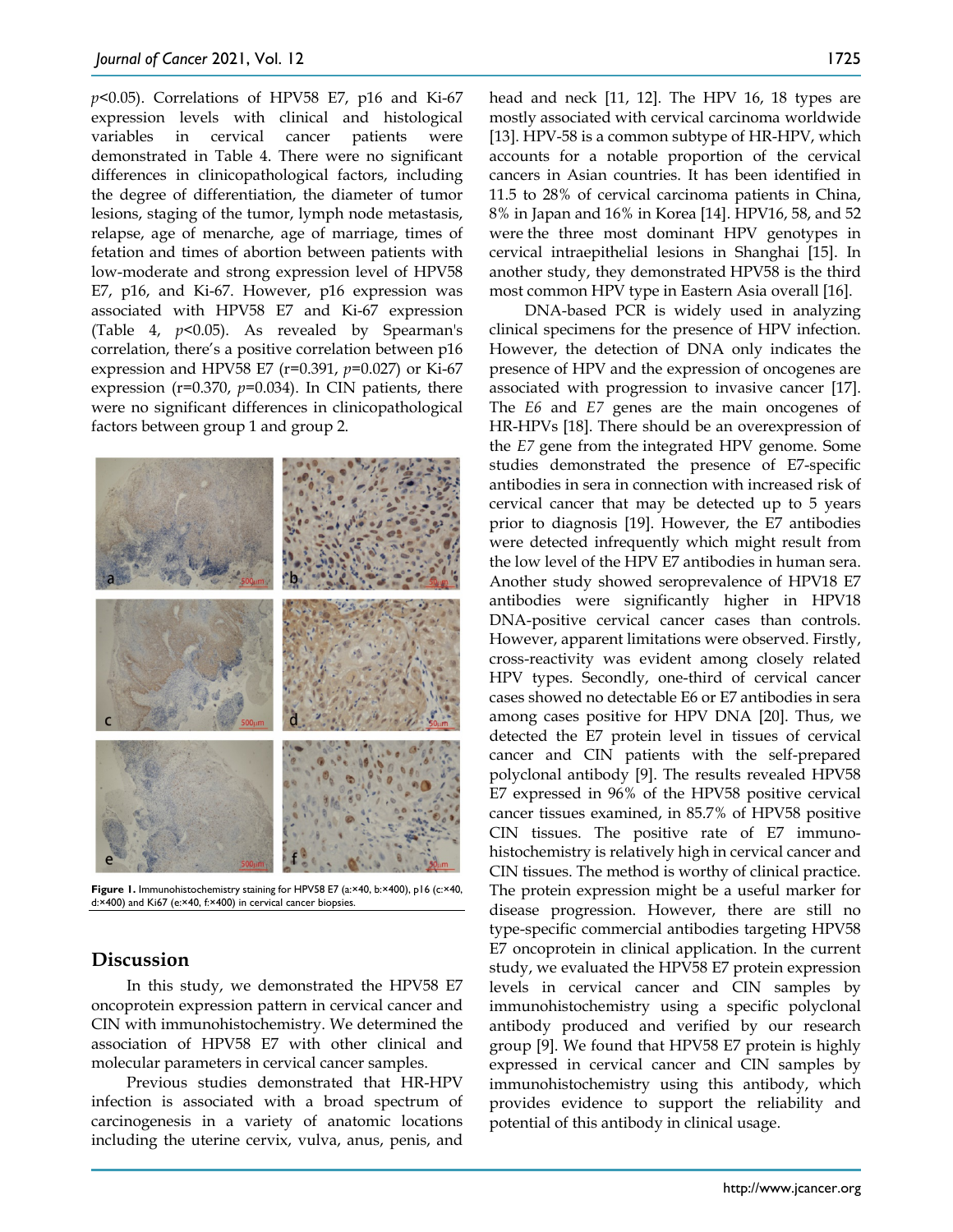**Table 2.** Immunohistochemical staining for HPV58 E7, p16, and Ki-67 in cervical cancer and CIN cases

|            | Group            | Total cases (n) | HPV58 E7 expression level, n (%) |           |          |         | P16 expression level, n (%) |          |          |          | Ki-67 expression level, $n$ $(\%)$ |        |          |           |
|------------|------------------|-----------------|----------------------------------|-----------|----------|---------|-----------------------------|----------|----------|----------|------------------------------------|--------|----------|-----------|
|            |                  |                 |                                  | $1+$      | $2+$     | $3+$    |                             | $1+$     | $2+$     | $3+$     |                                    | $1+$   | $2+$     | $3+$      |
| Cervical   | Stage 1 21       |                 | 1(4.8)                           | 6(28.6)   | 7(33.3)  | 7(33.3) | (4.8)                       | 1(4.8)   | 1(4.8)   | 18(85.7) | 2(9.5)                             | 0(0.0) | 5(23.8)  | 14 (66.7) |
| cancer     | Stage 2          |                 | 0(0.0)                           | (100.0)   | 0(0.0)   | 0(0.0)  | 0(0.0)                      | 0(0.0)   | 0(0.0)   | 1(100.0) | 0(0.0)                             | 0(0.0) | 1(0.0)   | 0(0.0)    |
|            | Stage 3          | $\overline{2}$  | 0(0.0)                           | 2(100.0)  | 0(0.0)   | 0(0.0)  | 0(0.0)                      | 0(0.0)   | 0(0.0)   | 2(100.0) | 0(0.0)                             | 0(0.0) | 0(0.0)   | 2(100.0)  |
|            | Stage 4          |                 | 0(0.0)                           | 0(0.0)    | 0(0.0)   | (100.0) | 0(0.0)                      | 0(0.0)   | 0(0.0)   | 1(100.0) | 0(0.0)                             | 0(0.0) | 0(0.0)   | 1(100.0)  |
|            | Total            | 25              | 1(4.0)                           | 9(36.0)   | 7(28.0)  | 8(32.0) | 1(4.0)                      | 1(4.0)   | 1(4.0)   | 22(88.0) | 1(4.0)                             | 0(0.0) | 7(28.0)  | 17(68.0)  |
| <b>CIN</b> | CIN <sub>1</sub> | 4               | 0(0.0)                           | 2(50.0)   | 1(25.0)  | (25.0)  | (25.0)                      | (25.0)   | 1(25.0)  | 1(25.0)  | 1(25.0)                            | 0(0.0) | 3(75.0)  | 0(0.0)    |
|            | CIN <sub>2</sub> | 14              | 0(0.0)                           | 5(35.7)   | 4(28.6)  | 5(35.7) | 0(0.0)                      | 2(14.3)  | 5(35.7)  | 7(50.0)  | 3(21.4)                            | 1(7.1) | 8(57.1)  | 2(14.3)   |
|            | CIN3             | 24              | 6(25.0)                          | (45.8)    | 5(20.8)  | 2(8.3)  | 0(0.0)                      | 8(33.3)  | 10(41.7) | 6(25.0)  | 3(12.5)                            | 2(8.3) | 16(66.7) | 3(12.5)   |
|            | Total            | 42              | 6(14.3)                          | 18 (42.9) | 10(23.8) | 8(19.0) | (2.4)                       | 11(26.2) | 16(38.1) | 14(33.3) | 7(16.7)                            | 3(7.1) | 27(64.3) | 5(11.9)   |



**Figure 2.** Immunohistochemistry staining for HPV58 E7 (a:×40, b:×400), p16 (c:×40, d:×400) and Ki67 (e:×40, f:×400) in CIN biopsies.

**Table 3.** Association between age and HPV58 E7, p16 and Ki-67 staining

|                 | Age $(n)$ |                                                         |   |   |   |    |
|-----------------|-----------|---------------------------------------------------------|---|---|---|----|
|                 |           | 20-29 yrs 30-39 yrs 40-49 yrs 50-59 yrs >60 years Total |   |   |   |    |
| Cervical cancer |           | 5                                                       |   |   | 5 | 25 |
| HPV58 E7 1+/2+  |           | 5                                                       | 4 |   |   | 16 |
| HPV58 E73+      | $\Omega$  | $\Omega$                                                | 3 | 3 |   | 8  |
| $P161+/2+$      | 0         | 0                                                       |   |   |   |    |
| $P163+$         |           | 5                                                       |   | 5 |   | 22 |
| $Ki-67 1+/2+$   | O         |                                                         |   |   |   |    |
| $Ki-673+$       |           |                                                         |   | 5 |   |    |

The HPV E7 protein in cooperation with E6 is essential for oncogenic cellular immortalization and transformation. E6 and E7 respectively induce the degradation of tumor suppressors p53 and retinoblastoma protein pRb [18, 21]. In addition, HPV E7 proteins associate with the pocket proteins, p107 and p130, via the Leu-X-Cys-X-Glu (LXCXE) motif in

their conserved region (CR) 2 domain [22]. The pocket proteins regulate G1/S transition by modulating the transcriptional activities of E2F transcription factors [23]. E2Fs also have effects on many other cellular processes relevant to tumorigenesis, including cellular differentiation, apoptosis, and genomic instability [24]. E7 proteins also interact with other proteins involved in cell proliferation, such as histone deacetylases [4], p21 and p27 cyclin-dependent kinase inhibitors [25] and components of the AP1 complex [26]. A report has indicated that HPV DNA replicates randomly or once per cell cycle in basal cells. The possible mechanism has been proposed, it may depend on the levels of the viral E1 replication protein and the cellular DNA replication protein components such as mini-chromosome-maintenance proteins (MCMs) [27]. A study showed HPV16-E7 transgenic keratinocytes with distinct cell surface markers attracted new antigen-presenting cell (APC) subsets to the epidermis. Transport of antigen to the draining lymph node by these APCs was markedly enhanced while antigen-processing was significantly impaired. They suggested E7 oncoprotein affected the phenotype and function of APCs and contributed to persisting infection with HPV [28]. HPV E7 may also induce the upregulation of RRM2 and promote ROS-ERK1/2-HIF-1α-VEGF-induced angiogenesis [29]. Furthermore, recent researches focused on immunotherapeutic approaches against E7-derived antigens in patients with cervical and oropharyngeal cancers [30, 31]. A study found that E6/E7 mRNA expression level was higher in women with high grade squamous intraepithelial lesion (HSIL) and CIN grade 2 or higher [32]. The combination of HPV-positive DNA and E6 or E7 serology could predict overall survival in individuals with HPV infections [33]. We found that CIN patients showed a lower rate of HPV58 E7 IHC positive compared to malignancy patients. The detection of the HPV E7 protein allows the monitoring of the oncogenic activity of the virus.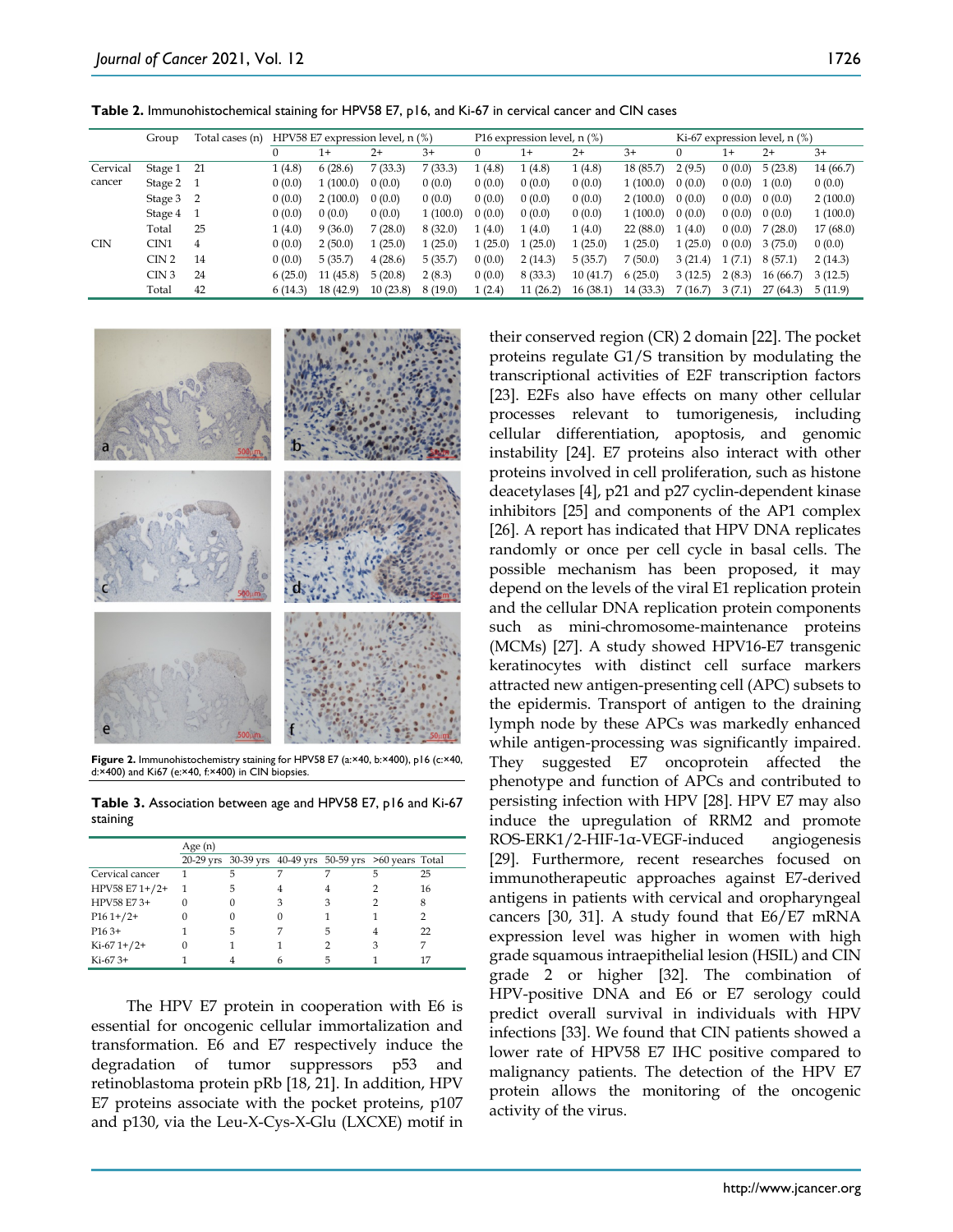**Table 4.** Clinical and histological correlations of immunohistochemical findings in cervical cancer (*p*-value)

|                 | HPV58 P16<br>F7 |       | Ki67     | of tumor | tumor | Diameter Staging of Lymph node Relapse<br>metastasis |       | Differentiation Age |          | Age of<br>menarche | Age of<br>marriage | Times of Times of<br>fetation | abortion |
|-----------------|-----------------|-------|----------|----------|-------|------------------------------------------------------|-------|---------------------|----------|--------------------|--------------------|-------------------------------|----------|
| HPV58E7         | $\sim$          | 0.101 | 0.647    | 000      | 0.618 | 1.000                                                | 0.304 | 1.000               | $0.037*$ | 0.426              | 0.629              | 0.582                         | 1.000    |
| P <sub>16</sub> | $0.025*$        |       | $0.025*$ | 0.670    | 0.858 | 1.000                                                | 0.170 | 1.000               | 0.140    | 0.415              | 0.894              | L.000                         | 0.293    |
| Ki-67           | 0.647           | 0.507 |          | .000     | 0.552 | 0.530                                                | 0.304 | 1.000               | $0.034*$ | 0.635              | 0.470              | 0.098                         | 0.108    |
| $*_{p<0.05}$ .  |                 |       |          |          |       |                                                      |       |                     |          |                    |                    |                               |          |

The Ki-67 protein is a proliferation marker that is detected in the cell nuclei during the G1, S and G2 phases of the cell cycle and in mitosis. It has been elucidated that the protein is essential for the proliferation process [34]. The p16INK4a, a cyclin-dependent kinase (CDK) inhibitor, decelerates the cell cycle by inactivating the CDKs that phosphorylates the retinoblastoma protein (RB) [35]. The expression of E6 and E7 proteins leads to p16 upregulation through the RB-p16 pathway. Thus, p16 could be a useful biomarker to improve the diagnosis of cervical cancer and CIN in combining with conventional morphology [36, 37]. The rates for p16 and Ki-67 expression correlate with the severity of cervical neoplasia [38-40]. In this study, p16 expression was found in 96% of the cancer group, and in 97.6% of the CIN group. The expression of the Ki-67 protein was demonstrated in 96% cancer cases, and in 83.3% CIN cases.

There were some limitations in our study. First, a smaller sample will give a result that may not be sufficiently powered to extrapolate the statistical difference. Second, as most of the cases were early-stage cervical cancers, survival analysis couldn't be conducted.

# **Conclusions**

In conclusion, IHC for HPV58 E7 is a test with high specificity and sensitivity. The HPV58 E7 protein is highly expressed in cervical cancer and CIN patients. A novel marker for cervical cancer and CIN diagnosis and disease progression allows further implications for disease monitor. Larger studies are warranted to confirm our findings and to clarify the relationship between HPV58 E7 expression with clinical and pathological variables, which exhibits close correlations with other clinical and molecular parameters in cervical neoplasia, including p16 and Ki-67 expression. These findings provide evidence to support the reliability and potential of this antibody in clinical application [9].

# **Abbreviations**

HR-HPV: high-risk human papillomavirus; CIN: cervical intraepithelial neoplasia; IHC: immunochemistry; FFPE: Formalin-fixed and paraffinembedded; LEEP: Loop Electrosurgical Excision Procedure; PCR: polymerase chain reaction; DAB: diaminobenzidine; LXCX: E Leu-X-Cys-X-Glu; CR: conserved region; MCMs: mini-chromosomemaintenance proteins; APC: antigen-presenting cell; HSIL: high grade squamous intraepithelial lesion; CDK: cyclin-dependent kinase; RB: retinoblastoma protein; FIGO: International Federation of Gynecology and Obstetrics.

# **Acknowledgements**

## **Ethics Committee Approval and Patient Consent**

All procedures performed in studies involving human participants were in accordance with the ethical standards of Ethics Committee of Sir Run Run Shaw Hospital of Zhejiang University School of Medicine, China, and with the 1964 Helsinki declaration and its later amendments or comparable ethical standards. Informed consent was obtained from all individual participants included in the study.

# **Funding**

This work was supported by the Science and Technology Projects of Zhejiang Province (2018C04013), the Research Foundation of Education Bureau of Zhejiang Province (No. Y201534631), Young Scientists Fund of the National Natural Science Foundation of China (No. 81801992), and the Medical and Health Science and Technology Project of Zhejiang Province (No. 2018256428).

# **Authors' contributions**

Conception and design: HC, NJ. Development of methodology: QZ, XC, JZ, HC, NJ. Acquisition of data: QZ, XC, RH, LC, HW, HC. Analysis and interpretation of data: QZ, LC, JZ, YS, HC. Writing, review and/or revision of the manuscript: QZ, XC, RH, HC, NJ. Administrative, technical, or material support: QZ, HW, LC, YS, HC, NJ. Study supervision: HC, NJ. All authors read and approved the final manuscript.

# **Competing Interests**

The authors have declared that no competing interest exists.